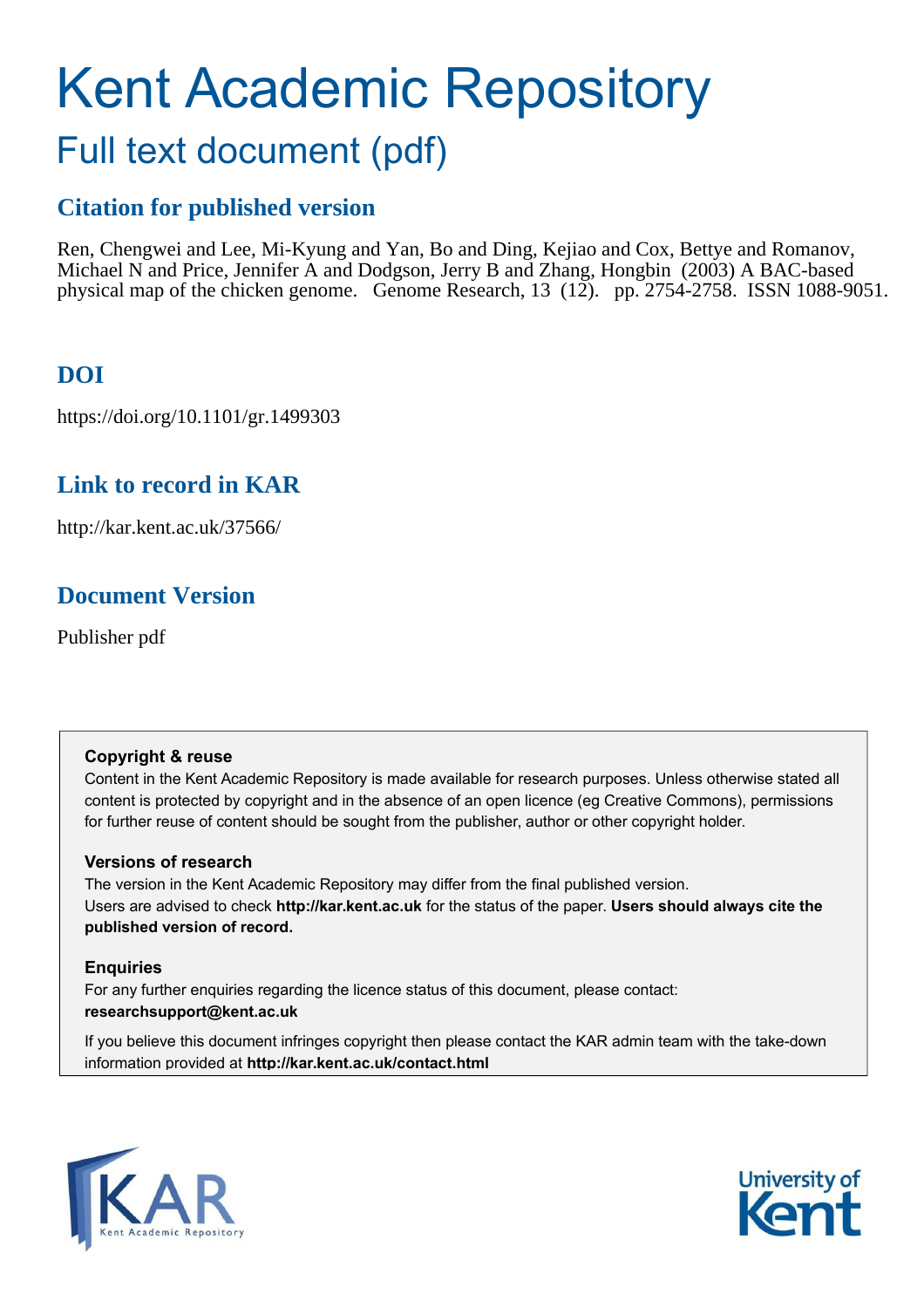## A BAC-Based Physical Map of the Chicken Genome

### Chengwei Ren,<sup>1,3</sup> Mi-Kyung Lee,<sup>1,3</sup> Bo Yan,<sup>1,3</sup> Kejiao Ding,<sup>1</sup> Bettye Cox,<sup>1</sup> Michael N. Romanov,<sup>2</sup> Jennifer A. Price,<sup>2</sup> Jerry B. Dodgson,<sup>2</sup> and Hong-Bin Zhang<sup>1,4</sup>

*<sup>1</sup>Department of Soil and Crop Sciences and Institute for Plant Genomics and Biotechnology, Texas A&MUniversity, College Station, Texas 77843, USA; <sup>2</sup>Department of Microbiology and Molecular Genetics, Michigan State University, East Lansing, Michigan 48824, USA*

A genome-wide physical map constructed with bacterial artificial chromosomes (BACs) is an essential component in linking phenotypic traits to the responsible genetic variation in the genomes of plants and animals. We have constructed a physical map of the chicken genome from 57,091 BACs (7.9-fold haploid genome coverage) by restriction fingerprint analysis using high-resolution polyacrylamide gel electrophoresis.The physical map consists of 2331 overlapping BAC contigs and is estimated to span 1510 Mb in physical length. BAC contigs were verified manually and by screening the BACs with 367 DNA markers. A total of 361 of the contigs have been anchored to the existing chicken genetic map.This map represents the first genome-wide, BAC-based physical map of the chicken genome.It provides a powerful platform for many areas of chicken genomics, including targeted marker development, fine mapping of genes and QTL alleles, positional cloning, analysis of avian genome organization and evolution, chicken-mammalian comparative genomics, and large-scale genome sequencing.

[Supplemental materials, including the three source BAC libraries, clone fingerprints, and contig map, are available online at http://hbz.tamu.edu. The database of BAC clones associated with DNA markers is available online at http://poultry.mph.msu.edu/resources/Resources.htm#bacdata.]

The chicken (*Gallus gallus*) serves as both a major agricultural animal species and an important model organism for studies of developmental biology, genetics, and diseases of human and animals (Brown et al. 2003). The chicken also serves as a model for the molecular genetic analysis of all wild and domestic birds. Comparative mapping studies have revealed that the chicken genome demonstrates a surprising level of conserved gene order in comparison with mammalian genomes, especially that of the human (Burt et al. 1999; Groenen et al. 2000; Waddington et al. 2000; Suchyta et al. 2001). Preliminary sequence analysis has shown that the chicken genome provides a very informative comparison to mouse and human genomes to aid in the annotation of exons and conserved regulatory domains (Margulies and Green 2003). Thus, the chicken has recently been given high priority as a target for full-genome sequencing by the National Human Genome Research Institute (http://www.genome.gov/ page.cfm?pageID=10002154).

A critical component of complete genome-sequence assembly is the availability of a genome-wide, BAC-based physical map (Green 2001; Zhang and Wu 2001). It is desirable that BAC-based physical maps be integrated with other genome maps, in particular, genetic linkage maps, in which phenotypic trait alleles such as quantitative trait loci (QTL) can be placed. Integrated physical/ genetic maps are of importance for QTL fine mapping, highthroughput EST (expressed sequence tag) mapping, and effective positional cloning of genes, including those encoding QTL of economic importance (Zhang and Wing 1997; Zhang and Wu 2001). Progress in the development of local BAC contig maps for regions of the chicken genome has been reported (Crooijmans et al. 2003). However, no genome-wide, BAC-based physical map of the chicken genome has yet been described.

The chicken haploid genome is 1.14 Gigabase pairs (Gb) in

**<sup>3</sup>These authors contributed equally to this work. <sup>4</sup>Corresponding author. E-MAIL hbz7049@tamu.edu; FAX (979) 862-4790.**

Article and publication are at http://www.genome.org/cgi/doi/10.1101/ gr.1499303.

size (Bennett et al. 2003), organized as 38 pairs of autosomes and one pair of sex chromosomes (ZW). A consensus genetic linkage map has been generated for the chicken genome (Groenen et al. 2000; Schmid et al. 2000). This map contained 1965 loci ordered on 50linkage groups and spanned ∼3800 cM. We report here a genome-wide, BAC-based physical map of the chicken genome. The map was developed from BAC clones selected randomly from three large-insert BAC libraries constructed from DNA of an inbred Red Jungle Fowl line (UCD001) female (ZW) bird (Lee et al. 2003) using the DNA-sequencing gel-based restriction fingerprinting method (Zhang and Wu 2001). Numerous physical map contigs have also been anchored to the existing chicken genetic map and the chicken–human comparative genetic map (Groenen et al. 2000).

#### RESULTS AND DISCUSSION

#### BAC Fingerprinting

We fingerprinted a total of 66,048 clones from the three complementary BAC libraries (Lee et al. 2003; Table 1) on 1032 autoradiographs using the DNA-sequencing gel-based restriction fingerprinting method (Zhang and Wing 1997; Tao and Zhang 1998; Chang et al. 2001; Tao et al. 2001; Zhang and Wu 2001). Of these fingerprints, 7969 clones (12.0%) were deleted during fingerprint editing due to failures in standard DNA markers, insert-empty clones, or failed fingerprinting. In addition, 988 clones (1.5%) were ignored by the FPC V6.0 program (http://www.genome. clemson.edu/fpc/faq.html; Soderlund et al. 2000) during contig assembly, because they contained four or fewer bands in the range of from 58 to 773 bp, providing insufficient information to be included in the contig assembly. Thus, a total of 57,091 clone fingerprints were used for contig assembly. These clones contain ∼7.9-fold representation for the autosomes and 4.0-fold for each sex chromosome of the chicken genome. Studies (Zhang and Wing 1997; Chang et al. 2001; Tao et al. 2001; Xu et al. 2003) have demonstrated this redundancy to be sufficient for construction of a high-coverage physical map. The clones from the *Bam*HI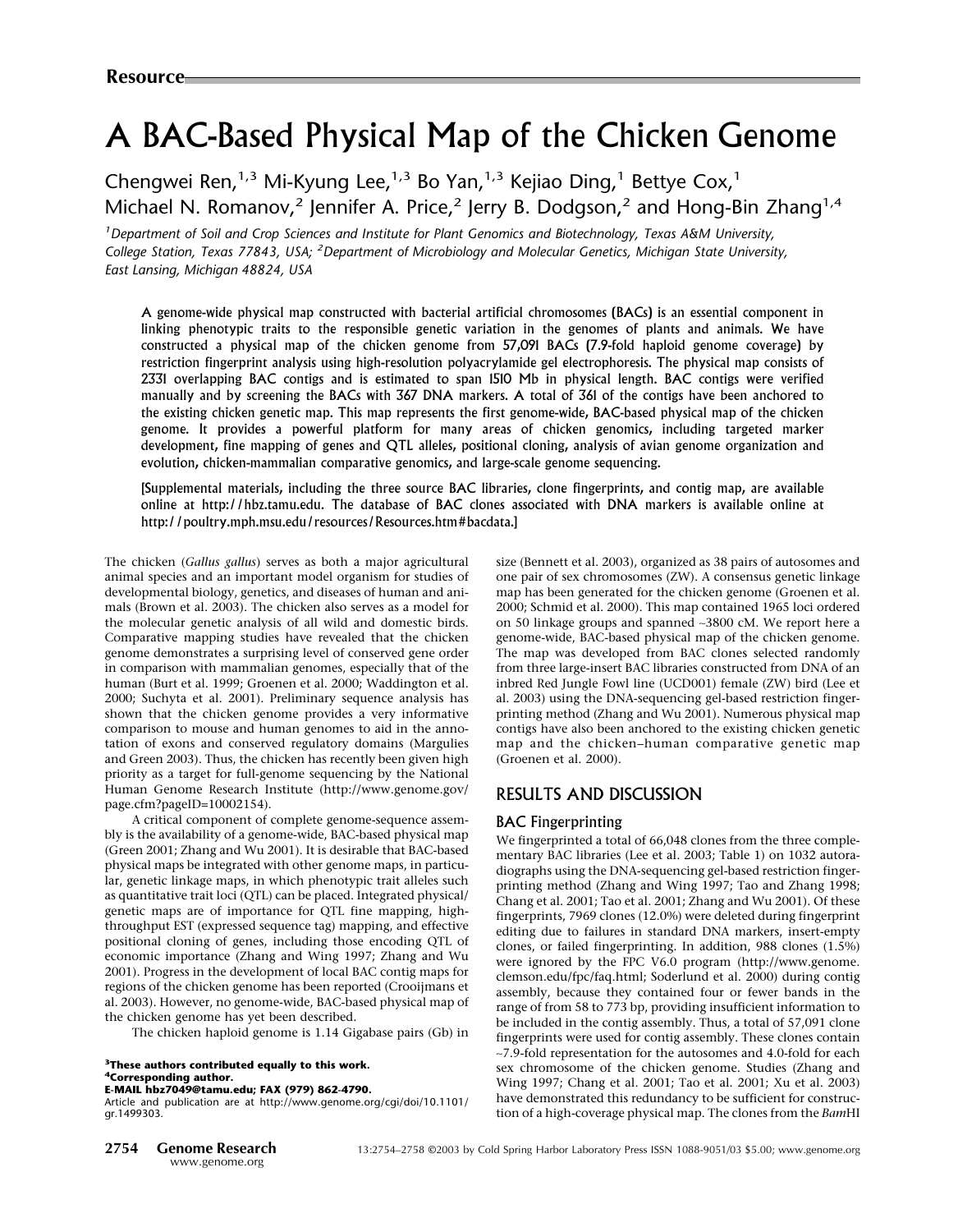| <b>Libraries</b> | Cloning site | <b>Vectors</b> | Mean insert<br>size (kb) | No. of clones<br>fingerprinted | Valid bands<br>per clone <sup>b</sup> | Genome<br>coverage |
|------------------|--------------|----------------|--------------------------|--------------------------------|---------------------------------------|--------------------|
| 031-JF256-BI     | BamHI        | pBeloBAC11     | 150                      | 22,272                         | 33.2                                  | $2.9\times$        |
| 032-JF256-RI     | <b>EcoRI</b> | pECBAC1        | 152                      | 20,736                         | 35.2                                  | $2.8\times$        |
| 033-JF256-H3     | HindIII      | pECBAC1        | 171                      | 23,040                         | 38.0                                  | $3.5\times$        |
|                  | Total        |                | 158                      | 66.048                         | 35.6                                  | $9.2\times$        |

| <b>Table 1.</b> The Source BACs Fingerprinted for the Chicken Physical Map |  |  |
|----------------------------------------------------------------------------|--|--|

<sup>a</sup>For details of the BAC libraries, see Lee et al. (2003) and http://hbz.tamu.edu.

<sup>b</sup>Valid bands are those in the range of 58∼773 bp.

library, the *EcoR*I library, and the *Hin*dIII library had an average of 33.2, 35.2, and 38.0bands per clone, respectively, in the range of from 58 to 773 bp (Table 1).

#### Contig Assembly and Manual Editing

We used the computer program FPC V6.0 (Soderlund et al. 1997, 2000; http://www.genome.clemson.edu/fpc/faq.html) to assemble the physical map contigs of the chicken genome from BAC fingerprints. Previous research (Chang et al. 2001; The International Human Genome Mapping Consortium 2001; Tao et al. 2001) demonstrated that clones from different BAC libraries, despite differences in insert sizes, were assembled in an equivalent manner (also see Fig. 1), therefore, the clones of all three libraries were assembled together into the map contigs. Initially,

a series of tests were performed to determine the parameters suited for contig assembly. On the basis of these results, a tolerance of 2 was selected for the assembly process.

We assembled the map contigs in three steps. First, a cutoff value of 1e-30 was used for automatic contig assembly to limit the number of chimeric contigs arising from clones with many bands, which likely derived from an unusually high density of restriction sites for the fingerprinting enzyme. By this step, 12,446 of the clones (22%) were assembled into 859 contigs, with an average of 45.7 bands per clone in the range of from 58 to 773 bp, comparing with 35.6 bands per clone of all 57,091 BACs. The higher stringency used at this step reduced the probability of mismatching BACs with high-density fingerprints into chimeric contigs.



Figure 1 Example of a chicken BAC contig anchored to the chromosome 1 genetic map of the chicken genome. This contig consists of 142 clones from three source BAC libraries, contains 903 unique fingerprint bands, and is estimated to span 4.01 Mb. The clones prefixed with "h" were from the *Hin*dIII BAC library, with "b" from the *Bam*HI BAC library, and with "r" from the *Eco*RI BAC library. The contig was anchored to the region around 361 cM of the chromosome 1 genetic map using five DNA markers, MSU0301, ADL0037, GCT0013, GCT0033, and ROS0081 (Groenen et al. 2000). The highlighted clones indicate the positive clones identified by DNA marker hybridization.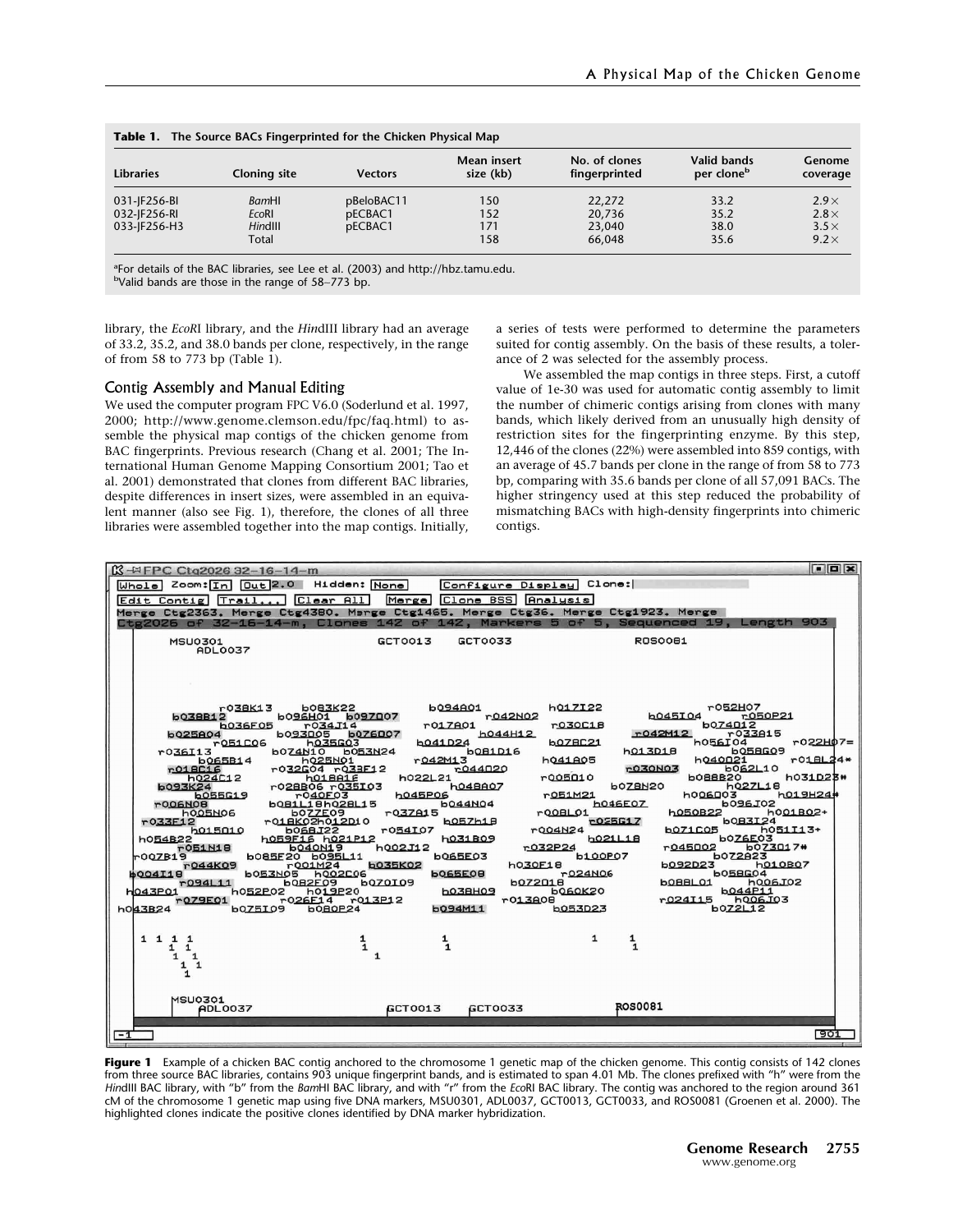Second, automatic contig assembly was performed at a cutoff of 1e-16. Chimeric contigs were split, and contigs with five or more questionable clones were rearranged at higher stringencies (lower cut-off values) using the Dqer function of the FPC V6.0. The Dqer automatically reanalyzed contigs with five or more questionable clones by reassembling them up to three times, where each time the cutoff was lowered by a factor of 10. We ran the Dqer function a few times at cutoffs up to 1e-26 (by setting at 1e-23) to disassemble all contigs with five or more questionable clones. The singletons resulting from the Dqer function were automatically added at the stepwise cutoffs of 1e-26, 1e-20, and 1e-16. After this step, 3747 contigs were obtained and 7683 singletons remained.

Finally, at a cutoff of 1e-16, each contig was analyzed manually using the FPC functions of the Calc CB map, the Fp Order CB map, the Contig window, and the Fingerprint window. Neighboring contigs were merged, false-overlapped clones (clones with too many extra bands) were removed, and the resulted singletons were again added manually. In situations in which the overlap between two contigs was significant, or in which DNA markers were available, we increased the cutoff values up to 1e-10 for contig merger and singleton addition. As a result, 2331 contigs were obtained for the physical map of the chicken genome (Table 2). Figure 1 shows an example of a BAC contig anchored to the chromosome 1 genetic map of the chicken genome using five DNA markers (Groenen et al. 2000).

The physical length of the assembled 2331 contigs was ∼1510Mb, based on 339,847 unique bands, with each being equivalent to 4.44 kb (Table 2). The total physical length of the contigs is larger than the estimated 1.14 Gb size of the chicken genome (Bennett et al. 2003) by 32%, suggesting that most contigs actually overlap adjacent contigs, even though these overlaps were not detected with the present data and stringency used. This result is similar to the BAC contig physical mapping results of soybean (C. Wu, S. Sun, P. Nimmakayala, F.A. Santos, K. Meksem, R. Springman, K. Ding, D.A. Lightfoot, and H.-B. Zhang, in prep.; http://hbz.tamu.edu) and japonica rice (Y. Li, T. Uhm, C. Ren, C. Wu, T.S. Santos, M.-K. Lee, B. Yan, F.A. Santos, A. Zhang, Z. Xu, et al., in prep.; http://hbz.tamu.edu) obtained in our labora-

**Table 2. Summary of the Chicken Physical Map**

| Number of clones fingerprinted                | 66,048                  |
|-----------------------------------------------|-------------------------|
| Number of clones with successful fingerprints | 58,079                  |
| Number of clones used for map contig assembly | 57,091                  |
| Number of singletons                          | 6,830                   |
| Number of contigs                             | 2,331                   |
| >200 clones                                   |                         |
| 101-200 clones                                | 29                      |
| 51-100 clones                                 | 206                     |
| 26-50 clones                                  | 476                     |
| $10-25$ clones                                | 603                     |
| 3-9 clones                                    | 812                     |
| 2 clones                                      | 204                     |
| Physical length of the contigs                | $1,510$ Mb <sup>a</sup> |
|                                               |                         |

<sup>a</sup>Each fingerprint band was estimated to represent an average of 4.44 kb. It was estimated by the average insert size of the BAC clones (158 kb; Table 1; Lee et al. 2003) divided by the average number of valid bands per clone (35.6 bands per clone = 2,066,401 bands in total/ 58,079 clones) used for the map contig assembly. The average insert size of the clones was estimated from the *Not*I digestion of 944 clones selected randomly from the three source BAC libraries, followed by pulsed-field gel electrophoresis (Lee et al. 2003). Unlike fingerprinting on agarose gels, the sample DNAs were double digested with *Hin*dIII and *Hae*III, but only end-labeled at the *Hin*dIII sites, so that the bands without *Hin*dIII sites were not shown on the autoradiographs by fingerprinting on polyacrylamide gels.

tory. Therefore, it is expected that these contigs could be further merged and refined, as additional DNA marker and BAC endsequence data become available. The longest contig of the map contains 218 clones, encompassing 1240 unique bands, and spans 5.5 Mb in physical length.

#### Contig Reliability

We evaluated the reliability of chicken BAC contigs using several approaches. First, we checked the consensus band maps of fingerprint order (clone order) for each contig (Fig. 2A). Of the 2331 contigs, only 201 (8.6%) contained 1– 4 questionable clones (with >50% of bands unmatched), most of which contained only one questionable clone. Contig score is another indicator of group alignment of all clones in a contig (Soderlund et al. 1997). Most of our contigs had a contig score ranging from 0.85 to 1.00, whereas a small number of the contigs had a score between 0.80 and 0.85. The overall band patterns in each contig were also checked for the number of extra bands. According to the FPC V6.0 program, 15 or fewer extra bands for each clone in a contig are acceptable for fingerprints generated by polyacrylamide gel electrophoresis (see FPC User's Guide for Version 6.0; http:// www.genome.clemson.edu/fpc/faq.html). If a clone in a contig was not a questionable clone, but had >15 extra bands (encountered only in a few cases in this study), the best match for that clone was determined, and the clone was removed, reorganized into another contig, or rearranged within the same contig as necessary. The second method used to evaluate contig reliability involved analysis of fingerprint patterns in the Fingerprint Window (Fig. 2B). We checked the fingerprint patterns of every contig to ensure that every clone within a contig was properly situated with respect to its most closely related neighbors, as defined by fingerprint similarity.

The third approach to contig verification involved screening the source BACs of the physical map using DNA markers (Table 3), primarily by the overgo hybridization method (Ross et al. 1999). If a contig was assembled properly, the BAC clones that hybridized to a single-copy overgo marker should be assembled to a segment of a single contig. Overgos designed from 367 DNA markers were used as probes to screen filter arrays of either the *Bam*HI-derived or the *Eco*RI-derived source BAC libraries (Lee et al. 2003), obtaining a total of 1124 positive clones. Each marker detected 1–15 clones, with an average of 3.1 BACs per marker. Of the 1124 positive BACs, 1069 that were detected by 350 of the markers were integrated into 361 contigs. Of the 350 markers, 287 (82%) had their positive clones located in single contigs, whereas 63 (18%) markers hybridized to BACs located in two or more contigs. There are two major explanations for the assignment of BACs detected by a marker to two or more contigs. The first is false positive BAC identifications or repetitive overgo sequences. Because only very limited sequence data are available to date for the chicken genome, it is not always possible to eliminate repetitive overgo probes in advance. In particular, some gene or EST-based overgo sequences may detect multiple members of a gene family, although efforts were made in overgo design to minimize this possibility. The second explanation is that in several cases, two contigs detected by the same marker may, in fact, overlap in the region of the marker, but the overlap may be too short to be statistically significant in the fingerprint analysis. Several contigs of this sort were merged by increasing the cutoff values from 1e-16 to 1e-10, but we chose not to increase the cutoff value any further due to the potential risk of generating false positive mergers. Fifty-one contigs were found to contain two or more DNA markers (Table 3; Fig. 1). The locations of the common markers in the chicken consensus linkage map (Groenen et al. 2000; Schmid et al. 2000) were consistent with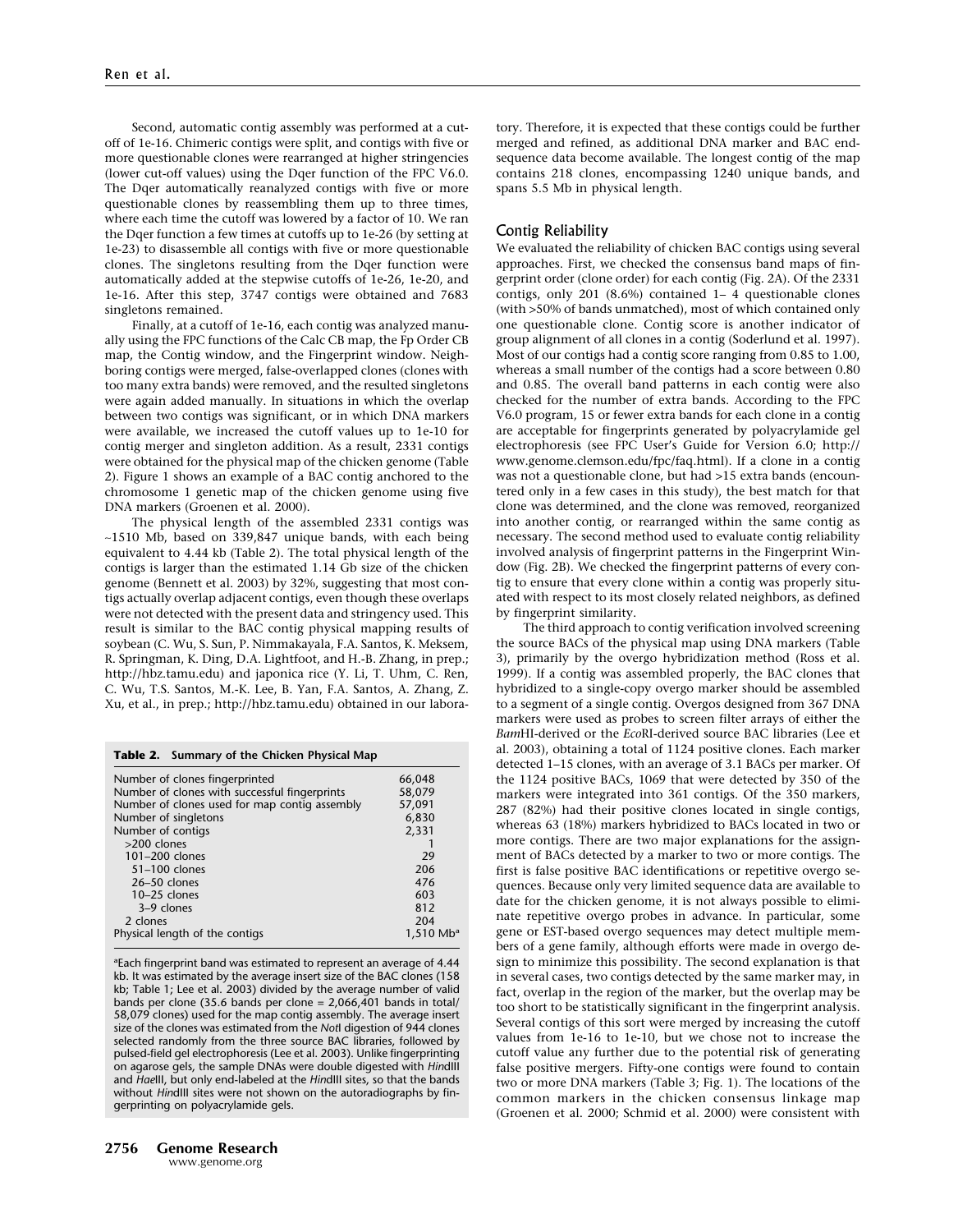

**Figure 2** Example of a consensus band map (*A*) and the clone order fingerprints (*B*) of a BAC contig of the chicken physical map. These two maps are used to verify contig assemblies. The figure shows only part of the maps.

their assignments to a single BAC contig, suggesting that the relevant contigs were properly assembled in our map.

In conclusion, we constructed a genome-wide BAC contig map of the chicken genome, consisting of 2331 contigs that, together, span 1510Mb. The BAC libraries that support this map (Lee et al. 2003) have been provided to numerous user groups, including the Washington University Genome Sequencing Center (http://genome.wustl.edu/), where BAC end sequences have been obtained from most of the clones. Therefore, this map will be integrated with, and provide a resource for assembly of the complete chicken genome sequence. The map also provides a platform for merging data collected by all of the BAC library user groups that will be critical to the annotation of the genome sequence and the application of that sequence to further research in molecular genetics and agriculture. Efforts continue to improve the map by hybridizing additional genetic markers, comparative genetic map markers, ESTs, and BAC end sequences to BAC filter arrays. All clones, clone fingerprints, and contigs of the physical map are available at our Web site: http://hbz.tamu.edu, and all contigs can be viewed as the Supplemental materials.

#### **METHODS**

#### Source BAC Libraries

Three BAC libraries were constructed using partial digests with three different restriction enzymes, as described previously (Lee et al. 2003; http://hbz.tamu.edu; Table 1). The DNA source for the BAC libraries was red blood cells from a single female bird (#256) of the Red Jungle Fowl (*Gallus gallus*) inbred line UCD001.

#### BAC Fingerprinting

BAC DNA was isolated and fingerprinted according to Chang et al. (2001) and Tao et al. (2001). Briefly, BAC clones maintained in a 384-well microplate were inoculated in four 96-deep well plates containing 1 mL LB medium per well plus 12.5 µg/mL (w/v) chloramphenicol and grown at 37°C with shaking at 250 rpm for 16-20 h. BAC DNA was isolated and purified in the 96-deep well plates and then in 12-microtube strips using a modified alkaline lysis method (Chang et al. 2001; Tao et al. 2001). The DNA was double digested with *Hin*dIII and *Hae*III, and the *Hin*dIII fragments were end-labeled with  $[33P]$ dATP using reverse transcriptase at 37°C for 2 h, and then subjected to electrophoresis on 3.5% (w/v) polyacrylamide DNA sequencing gels at 90  $\hat{W}$  for 100 min, using the *Sau*3AI-digested, [33P]dATPlabeled  $\lambda$  DNA as the molecular-weight standard. The gels were dried and autoradiographed.

#### BAC Contig Assembly

Fingerprint editing and contig assembly were conducted on a Dell Precision 330, with a 1.4 GHz CPU, equipped with a Linux 7.0 platform. The fingerprint autoradiographs were scanned into image files using a UMAX Mirage D-16L scanner, and were digitized and edited using Image 3.10b software (Sulston et al. 1989). Because of the lower resolution of the higher molecularweight bands at the top of the gels, only the bands ranging from  $58$  to 773 bp were used for contig assembly. Vector bands were removed manually from the data files. Clones

that failed in fingerprinting or that had no inserts were deleted manually. All digitized band data were standardized according to the known band sizes of the DNA/*Sau*3AI markers and converted from base pairs into migration rates.

Contig assembly was done using the computer program FPC V6.0 (Soderlund et al. 2000; http://www.genome.clemson.edu/ fpc/faq.html). Band sizes in the range of from 773 to 58 bases were converted into migration rates of 258–1274. A series of tests were conducted in which the fingerprints of a set of overlapping clones were compared using different tolerances (from 1 to 7) and cutoffs (1e- $8 \sim 1e-30$ ). On the basis of these tests, a fixed tolerance of 2 and a primary cutoff of 1e-16 were selected for contig assembly.

#### DNA Markers and BAC Library Screening

BAC libraries, filter arrays, and procedures for hybridization with longer PCR-generated DNA fragments have been described (Lee et al. 2003). Overgo design, labeling, and hybridization were generally conducted as described by Ross et al. (1999). Sequencetagged sites used for overgo design were chosen from mapped markers and genes (Groenen et al. 2000; Schmid et al. 2000) and